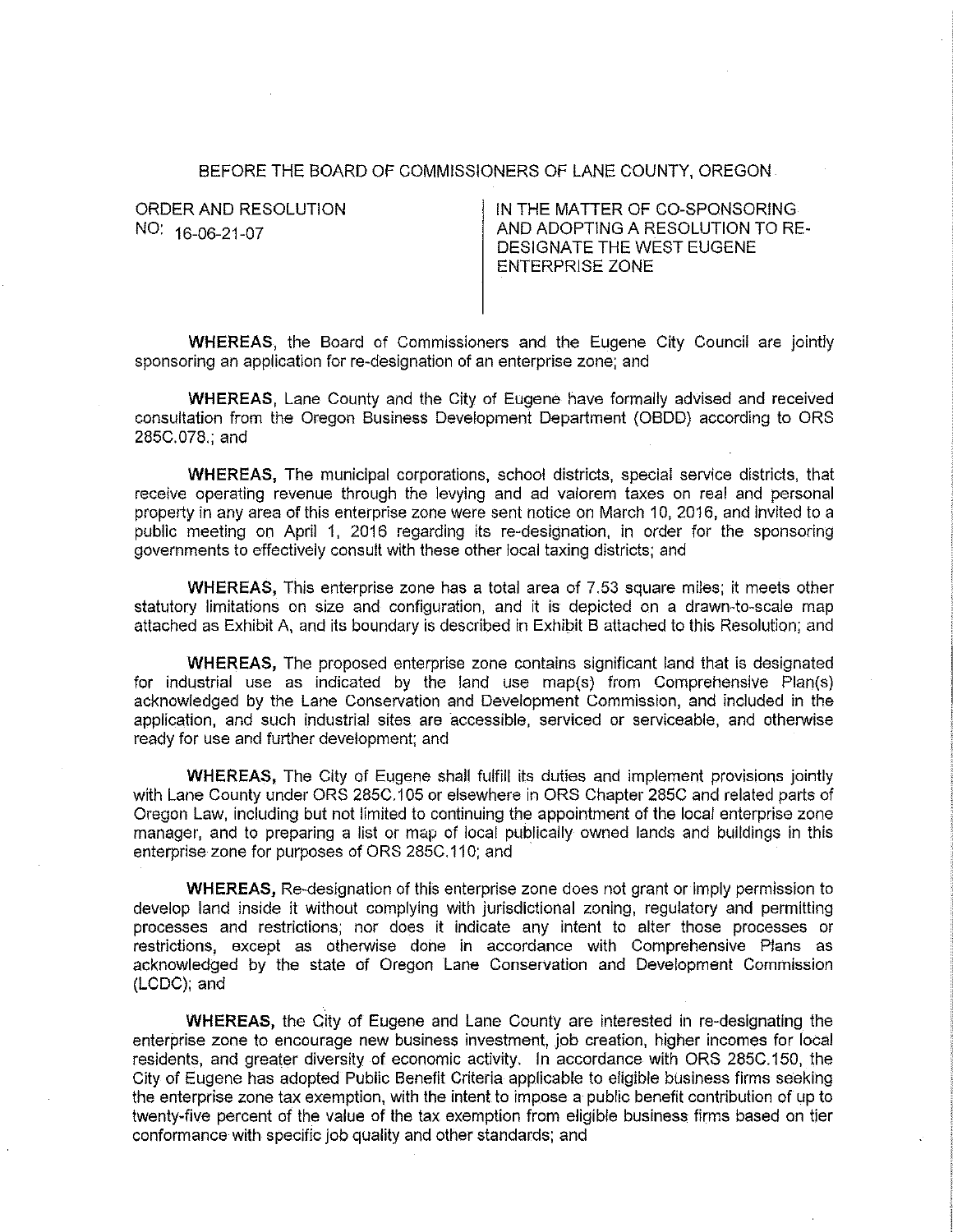**WHEREAS,** The City of Eugene and Lane County appreciate the impacts that the designated enterprise zone would have and the property tax exemptions that eligible business firms might receive therein.

**NOW, THEREFORE,** the Board of County Commissioners of Lane County **ORDERS and RESOLVES** as follows:

- 1. Under ORS 285C.065, the Board of County Commissioners does hereby redesignate an Oregon enterprise zone named "The West Eugene Enterprise Zone," jointly with the City of Eugene, the boundary and area which are described in attached Exhibits A and B.
- 2. The City Manager is authorized to submit documentation of this enterprise zone re-designation to the OBDD on behalf of the zone sponsors for purposes of a positive determination in favor of ORS 285C.074.
- 3. Re-designation of this enterprise zone takes effect on July 1, 2016 (or later, as so stipulated by OBOO in its determination pursuant to any revision and resubmission of documentation).
- **4.** The City of Eugene commits to prepare, within six months of re-designation, a list or map of local lands and buildings owned by the stat or by municipal corporations within the enterprise zone that are not being used or designated for a public purpose and that have appropriate land use zoning, and to strive in making such real property available for lease or purchase by authorized business firms pursuant to ORS 285C.110.
- 5. This Resolution shall become effective immediately upon its adoption.

**ADOPTED** this 21st day of June, the manufacturers of  $\frac{1}{2016}$ .

Faye Stewart, Chair Lane County Board of Commissioners

**APPROVED** LANE COUNTY OFFICE OF LEGAL COUNSEL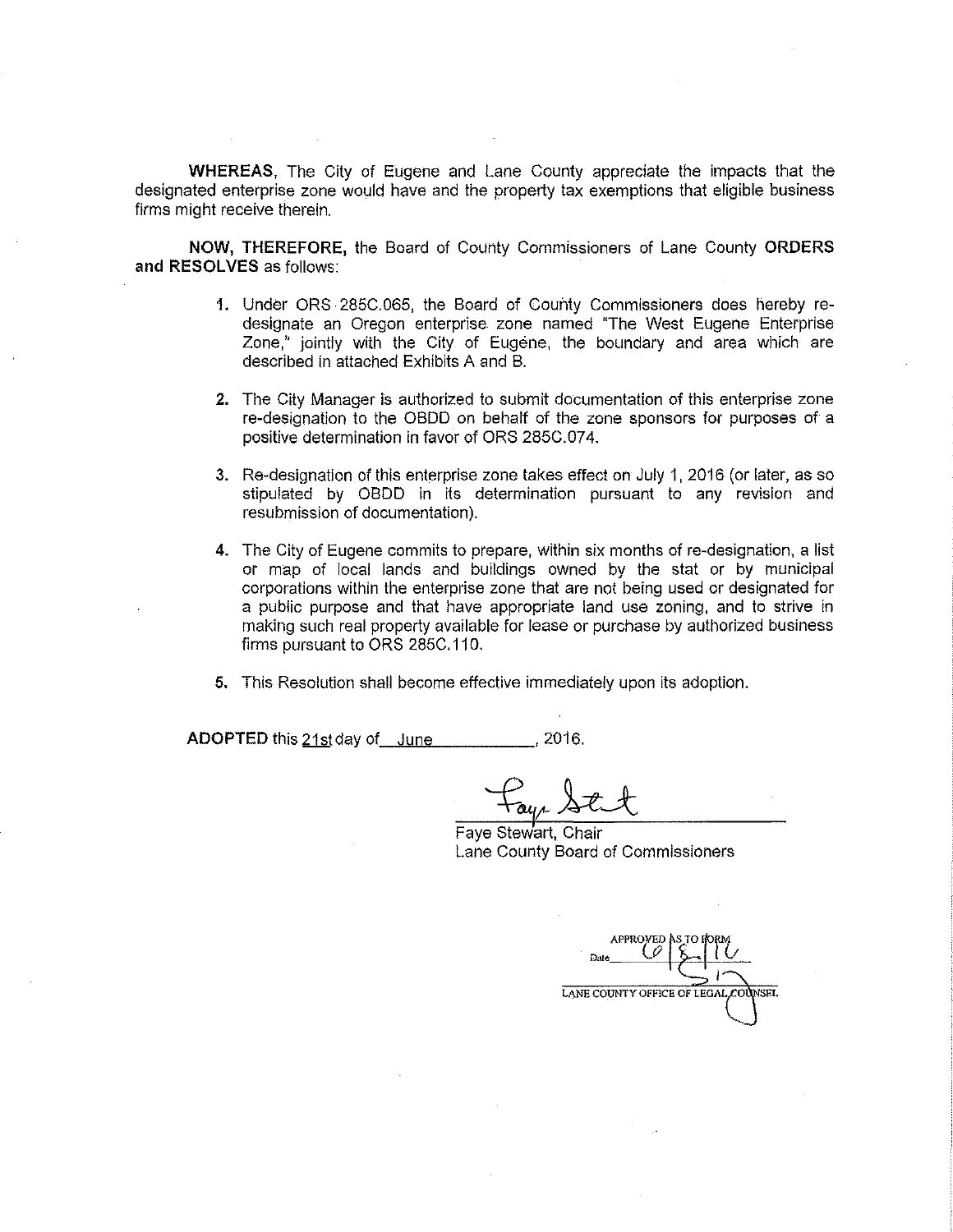

Caution: This map is based on imprecise source data, subject to change, and for general reference only.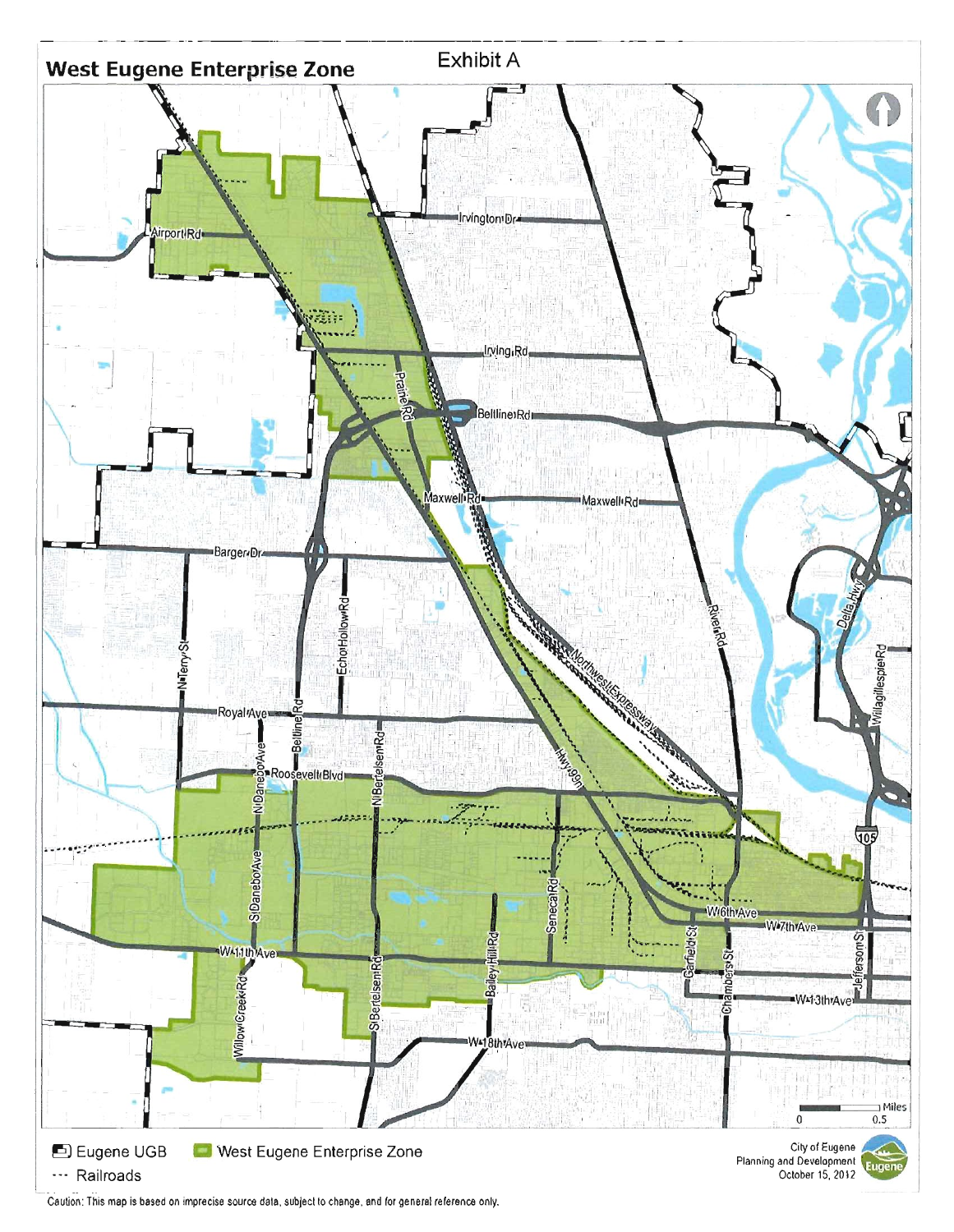# **Exhibit B** Page 1 of 5

### **West Eugene Enterprise Zone Description**

A tract of land located in Sections 30 & 31 in Township 17 South, Range 3 West, Sections 3,4,5,8,9,10,15,16,22,23,25,26,27,28,32,33,34,35,36 in Township 17 South, Range 4 West, Sections 4 & 5 in Township 18 South, Range 4 West, all in the Willamette Meridian all in Eugene, Lane County, Oregon being more particularly described as follows; Beginning at the centerline intersection of 7th street and Jefferson Street, North along the centerline of said Jefferson Street to the North right of way line of the Union Pacific Railroad; thence Northwesterly along said right of way line to a point of intersection with the extended westerly Right-of-Way line of Jefferson Street; thence North along said Right-of-Way line of Jefferson to the Northeast corner of Lot 8, Block6, Cheshire Addition to Eugene City as platted and recorded in Volume T, Page 605 Lane County Oregon Plat Records in Lane County, Oregon; thence West along the North line of lots 7 and 8, Block 6 of said Cheshire Addition to Eugene and along the North line of Lot 3, Block 4 of Rees' Addition to Eugene as platted and recorded in Volume W, page 397, Lane County Oregon Plat Records, in Lane County, Oregon to the West line of Lot 3, Block 4 of said Rees' Addition to Eugene; thence North along said west line of said Lot 3, Block 4 to the Northeast corner of said Lot 3; thence West along the North line of said Lot 3 and it's extension to the West Right-of-Way line of Madison Street; thence North along said Right-of-Way to the Northeast corner of Lot 1, Block 2 of said Rees' Addition to Eugene also being the South Right-of-Way line of First Street; thence West along said Right-of-Way line of First Street to the Northwest corner of Lot 1, Block 3 of Rees' Addition to Eugene as platted and record in Volume W, page 397, Lane County Oregon Plat Records, in Lane County, Oregon; thence South along the West line of Blocks 2 and 3 of said Rees' Addition to the Southwest corner of Lot 4 Block B of Mayhew Addition to Eugene City as platted and recorded in Volume W, page 57 Lane County Oregon Plat Records in Lane County, Oregon; thence West along the South line of Lot 3 of said Mayhew Addition to the East Right-of-Way line Monroe Street; thence South along said East Right-of-Way line to the centerline Union Pacific Railroad; thence Westerly along said railroad centerline to a point the intersects the easterly line when extended of the west boundary of said Mayhew Addition; thence leaving said railroad centerline and run North along the west boundary of said Mayhew Addition to a point on the South Right-of-Way line of Second Street; thence Westerly along said South Right-of-Way line to a point of intersection with the West Right-of-Way line of Adam Street; thence North along the East Right-of-Way line of said Adam Street to the Southeast corner of said Lot20, Block 3 of Riverwood Subdivision as platted and recorded in 9, page 21 Lane County Oregon Plat Records, in Lane County, Oregon; thence West along the south line of lots 20 and 19 to the Southwest corner of said Lot 19 of said Riverwood Subdivision; thence North along the west line of said Lot 19 to the northwest corner of said Lot 19 and also being the south Right-of-Way line of First Street; thence West along said south Right-of-Way line of said First Street to a point being 98 feet West of the centerline intersection of the vacated Jackson Street and said South Right-of-Way line of said First Street; thence leaving said South Right-of-Way line of First Street and run South to the centerline of the Union Pacific Railroad Right-of-Way; thence Westerly along the centerline of said Union Pacific Railroad Right-of-Way to a point that intersects the centerline of Polk Street to the north; thence leaving said railroad right of way line and running along said centerline of Polk Street, North to a point that if extended intersects the north plat boundary of Anderson Court as platted and recorded in Book 11, page 31, Lane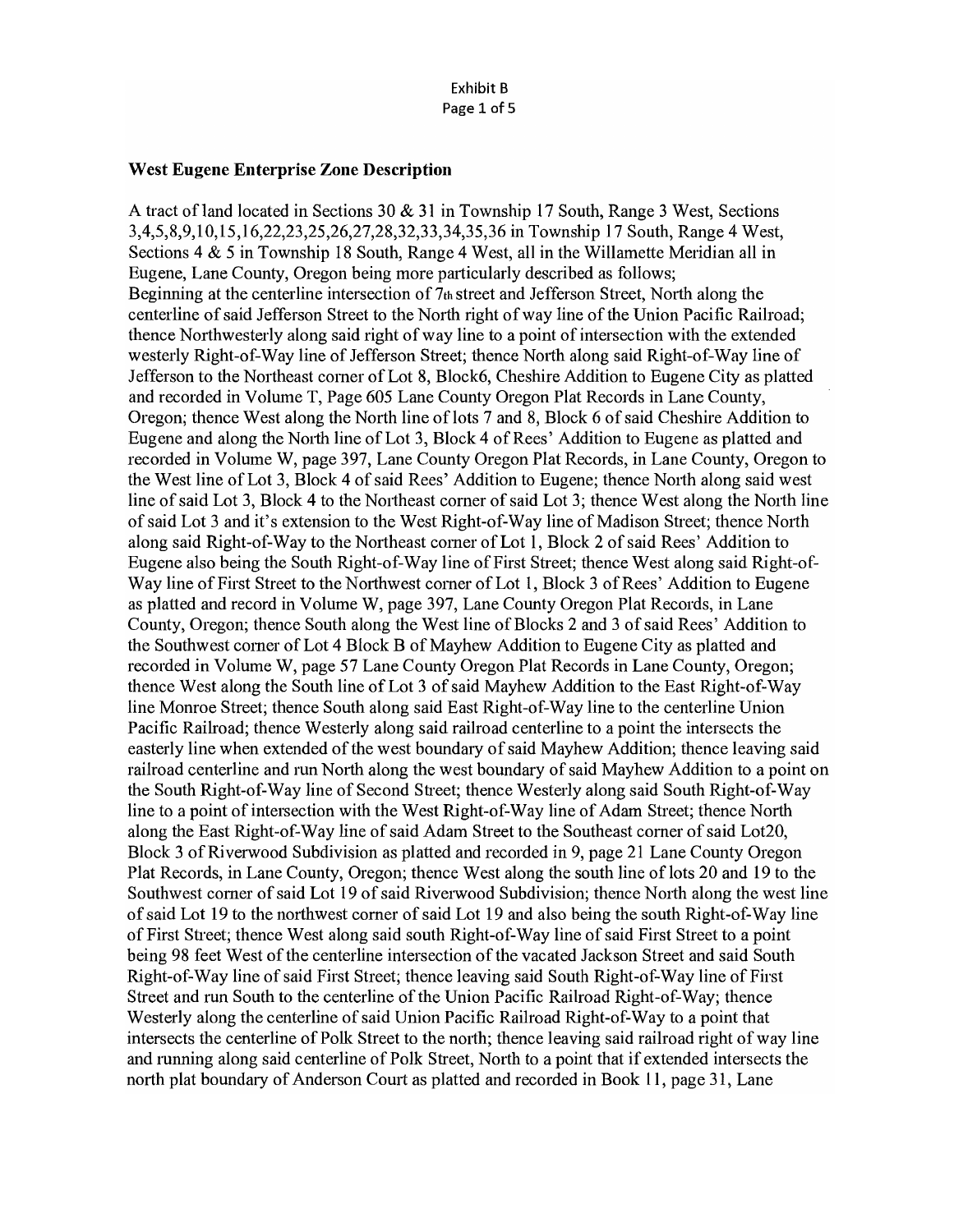#### **Exhibit B** Page 2 of 5

County Oregon Plat Records in Lane County, Oregon; thence leaving said centerline and running along said north boundary of Anderson Court to the Northwest corner of said Anderson Court; thence North 26.5 feet to a point being 300.3 feet north of the north right of way line of Cross Street; thence west running 300.3 feet parallel when measured perpendicularly to said north right of way line of said Cross Street to a point that intersects the west right of way line of said Union Pacific Railroad; thence running Southeasterly along said west right of way line of said Union Pacific Railroad to a point that intersects the centerline of the Coos Bay Branch line of the Union Pacific Railroad; thence westerly along said centerline of the Coos Bay Branch line of the Union Pacific Railroad 2500 feet more or less to a railroad frog; thence Northeasterly along the centerline of the railway connecting the Coos Bay Branch line to the Mainline of the Union Pacific Railroad to a point of intersection with the south boundary of the Union Pacific operating railroad property; thence along the westerly boundary of said Union Pacific operating railroad property Northwesterly to a point intersecting the north plat line of Kintrye subdivision as platting and recorded in Book 4, page 12 Lane County Oregon Plat Records in Lane County, Oregon; thence Westerly along said North plat boundary of Kintrye subdivision to the Northwest corner of said plat; thence continuing Westerly on the extension of the north plat boundary of Kintrye subdivision, 280.5 feet; thence South 185.85 feet more or less to the easterly right of way line of the Oregon Electric Railroad right of way; thence running along said easterly right of way line of the Oregon Electric Railroad right of way to a point that intersects the centerline of Prairie Road; thence leaving said railroad right of way and running North along the centerline of said Prairie Road also being the west line of the J. McCabe Donation Land Claim No. 46 to the Northeast corner of Lot 15 of the Oaks Subdivision as platted and recorded in Book 4, page 106 Lane County Oregon Plat Records in Lane County, Oregon; thence running East along South plat boundary of said Oaks subdivision to a point of intersection with the westerly boundary of the Union Pacific Railroad operating property; thence Northwesterly along said westerly boundary of the Union Pacific Railroad operating property 2500 feet; thence Northerly along the westerly side of a pave access road to a point of intersection with the centerline of Irving Road and the Westerly right of way line of the Union Pacific Railroad; thence along said westerly boundary of the Union Pacific Railroad to a point the intersects of extended the centerline of Enid Road and the westerly boundary of said Union Pacific Railroad right of way; thence leaving said right of way line and running along the extension and actual centerline of Enid Road to a point of intersection with the east boundary if extended Larane I subdivision as platted and recorded in File 75, Slides 700-703, Lane County Oregon Plat Records in Lane County, Oregon; thence along the east boundary of said Larane I subdivision to the Northeast corner of Lot 8 in said Larane I subdivision; thence Westerly along the north line of said Lot 8 and the centerline of Auction Way to the west boundary of said Larane I subdivision; thence Southerly along said west boundary of said Larane I subdivision and the west boundary of Warehouse City subdivision as platted and recorded in File 71, Slide 17, Lane County Oregon Plat Records in Lane County, Oregon to the centerline of said Enid Road; thence along the centerline of said Enid Road, West 355 feet; thence leaving said centerline, run North 466 feet; thence West 140 feet; thence North 854 feet to the east-west centerline of Section 4 in Township 17 South, Range 4 West of the Willamette Meridian; thence run along said centerline, West 1548 feet to a point being 1923.52 feet west of the center of said Section 4; thence leaving said east-west centerline of Section 4, North 34°27'13" West 87.61 feet; thence along a 305.19 foot radius curve to the right (the long chord of which bears North 17°39'00" West 176.29 feet) a distance of 178.84 feet; thence North  $0^{\circ}52'46''$  West 482.21 feet; thence North 89°44'16" West 622.43 feet to the west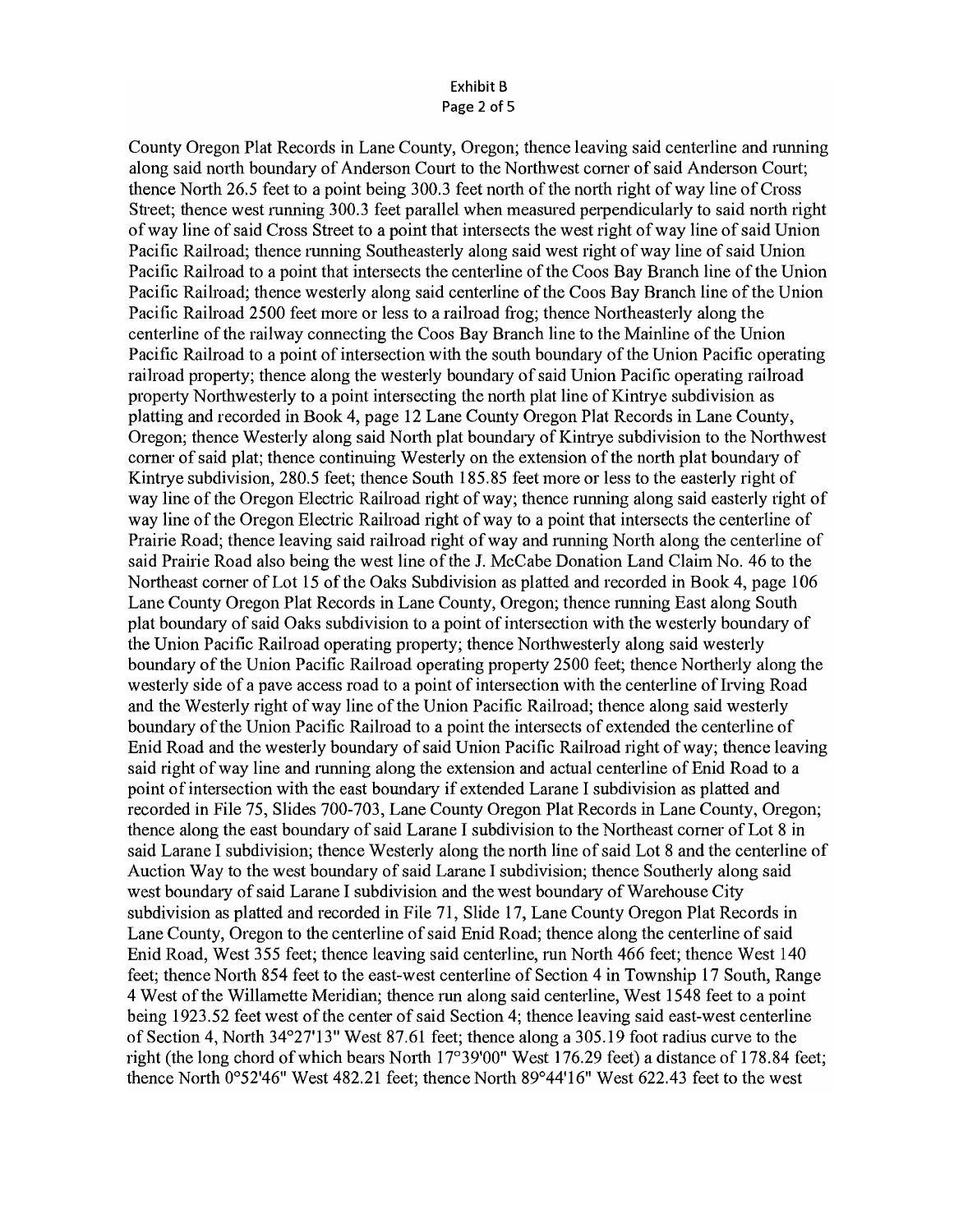#### **Exhibit B** Page 3 of 5

line of said Section 4; thence South along said west line of Section 4 to the West one-quarter corner of said Section 4; thence West along the east-west centerline of Section 5 in Township 17 South, Range 4 West of the Willamette Meridian to the Northwest corner of the Northeast Quarter of the Southeast Quarter of said Section 5; thence South along the west line of said Northeast Ouarter of the Southeast Ouarter of said Section 5 to the Southwest corner of said Northeast Ouarter of the Southeast Ouarter of said Section 5; thence West to the Northwest corner of the east one-half of the Northeast quarter of the Southwest quarter of the Southeast Quarter; thence South along said West line and it's extension to the south right of way line of Airport Road; thence East along said south right of way line to the Northwest corner of Land Partition Plat No. 2002-P1526 as recorded in the Lane County Official Records; thence South along the west line of said Land Partition Plat No. 2002-P1526 to the Southwest corner of said Partition; thence East along the south boundary of said partition and it's extension to a point being 500 feet east of the east line of Section 8 in Township 17 South, Range 4 West of the Willamette Meridian; thence North 420 feet to a point the intersects if extended the North line of Parcel 3 of Land Partition Plat No. 99-P1268 as recorded in the Lane County Official Records: thence East along the north boundary of said Parcel 3 to the Northeast corner of said Parcel 3; thence South along the East boundary of said Parcel 3 to the Southeast corner of said Parcel 3, said corner also being on the South line of the North one-half of the Northwest Quarter of said Section 9; thence East along said South line to the intersection with the west right of way line of Pacific Highway 99; thence Southeasterly along said right of way line to a point that intersects the west line of the James Peck Sr. Donation Land Claim No. 50; thence leaving said right of way line and running South along said west line of the Peck DLC to a point that intersects the north right of way line of Clear Lake Road; thence East along said north right of way line of Clear Lake Road to the intersection if extended the centerline of Pitzer's Road: thence South along the centerline of said Pitzer's Road to a point the intersects if extended the centerline of Theona Drive; thence West along the centerline and extension of Theona Drive to the centerline intersection of Wilber Avenue; thence South along the centerline of Wilber Avenue to a point that intersects if extended the north line of Lot 36 of Irvingdale subdivision as platted and recorded in Book 12, Page 15 Lane County Oregon Plat Records in Lane County, Oregon; thence along said north line of Lot 36 to the Northeast corner of said Lot 36; thence South to the Southwest corner of Lot 8 of said Irvingdale subdivision; thence east along the south line and it's extension of said Lot 8 to a point that intersects the centerline of West Beltline Highway; thence Southwesterly along the centerline of West Beltline Highway to a point that intersects if extended the centerline of Jessen Drive; thence East along the centerline of said Jessen Drive to West right of way line of Pacific Highway 99; thence Southeasterly along said west right of way line of Pacific Highway 99 to the intersection with the centerline of Roosevelt Boulevard; thence West along said centerline of Roosevelt Boulevard to the centerline of West Beltline Highway; thence South along said centerline of West Beltline Highway to the east-west centerline of Section 28 in Township 17 South, Range 4 West of the Willamette Meridian; thence West along said centerline of Section 28 to the centerline of Danebo Avenue; thence North along said centerline of Danebo Avenue to the centerline of the A-1 Floodway Channel; thence West along the centerline of the A-1 Floodway Channel to the East boundary of Second Addition to Flatbush as platted and recorded in File 73, Slides 249-250 Lane County Oregon Plat Records in Lane County Oregon; thence South along said east boundary of Second Addition to Flatbush to the Southeast corner of said Second Addition to Flatbush; thence West along the south boundary of said Second Addition to Flatbush to the west line of Second 28 in Township 17 South, Range 4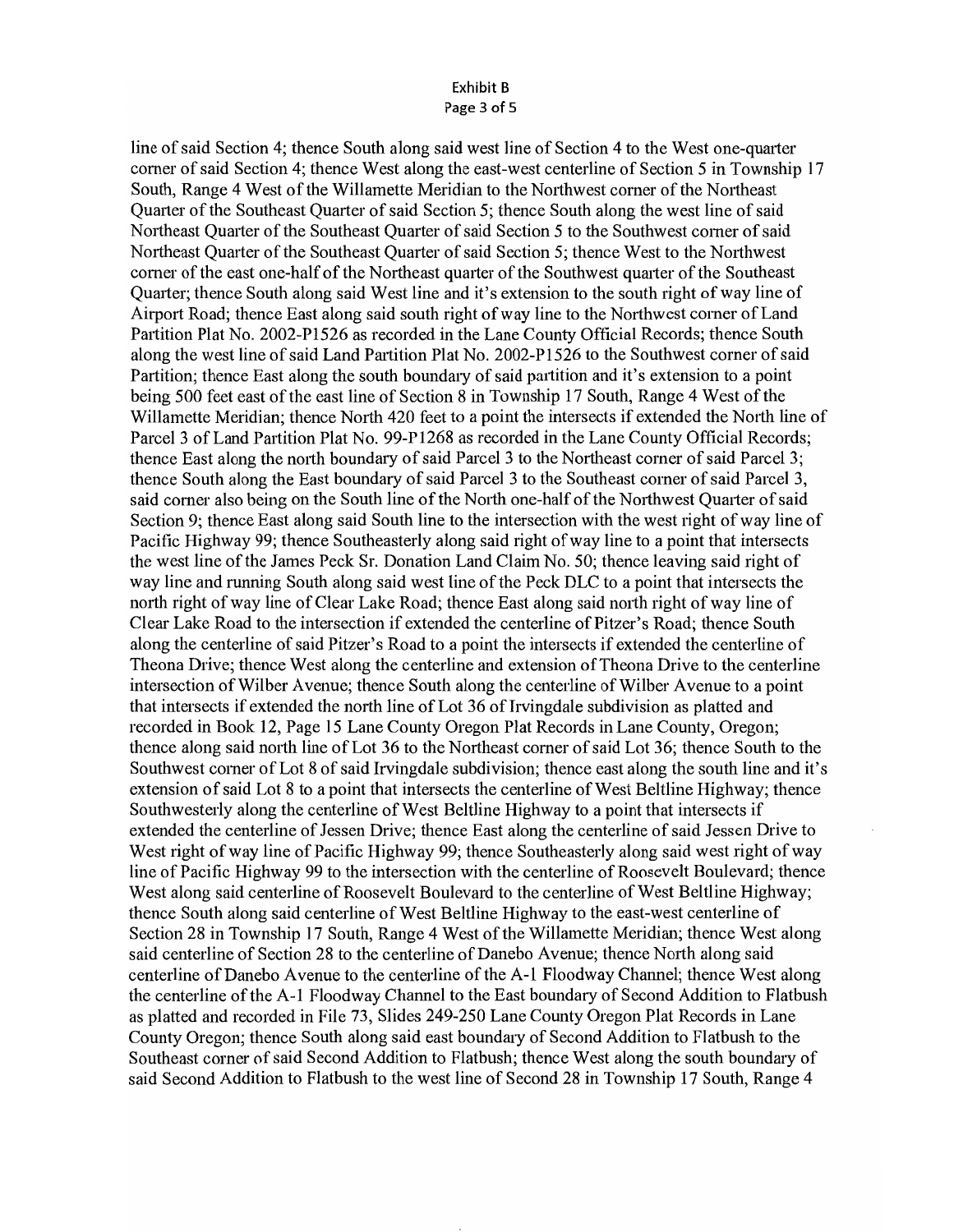#### **Exhibit B** Page 4 of 5

West of the Willamette Meridian; thence South along said west line of Section 28 to the Southwest corner of said Section 28; thence West along the north line of Section 32 in Township 17 South, Range 4 West of the Willamette Meridian to North one-quarter corner of said Section 32; thence South along the north-south centerline of said Section 32 to the centerline of West I I<sub>th</sub> Avenue; thence Easterly along the centerline of said West 11th Avenue to the Northwest corner of Westec Business Park as platted and recorded in File 75, Slides 366-369; thence South along the west boundary of said Westec Business Park to the Southwest corner of said Westec Business Park and also being on the North line of Madrona Hills Business Park as platted and recorded in File 73, Slides 547-548 Lane County Oregon Plat Records in Lane County, Oregon; thence West along the north boundary of said Madrona Hills Business Park to the Northwest corner of Lot 1, Block 1 of said Madrona Hills Business Park; thence South along the west boundary of said Lot 1 to the north right of way line of Pitchford Avenue; thence along said north right of way line of Pitchford Avenue to the west boundary of said Madrona Hills Business Park; thence South along the west boundary of said Madrona Hills Business Park 1084 feet; thence South 82°15'13" East 354 feet; thence South 77°37'48" East 270 feet; thence South 62°41'36" East 386 feet; thence South 64°47'05" East 433 feet; thence South 41°42'28" East 164 feet; thence South 84°35'24" East 345 feet; thence North 79°43'39" East 358 feet; thence South 88°21'54" East 576 feet; thence South 87°31'18" East 905 feet to the west right of way line of Willow Creek Road; thence North along the west right of way line of said Willow Creek Road to the south right of way line of West 18th Avenue; thence West along the south right of way line of West 18th Avenue to the west right of way line of Willow Creek Road if extended; thence North along the west right of way line of Willow Creek Road point when measured opposite and perpendicularly from the Northwest corner of Parcel 3 of Land Partition Plat No. 94-P0477 in the Lane County Oregon Official Records; thence East to said Northwest corner of Parcel 3 of Land Partition Plat No. 94-P0477 in the Lane County Oregon Official Records, said point also being on the east right of way line of said Willow Creek Road; thence North along said east right of way line of Willow Creek Road and extended northerly to the Northwest corner of Parcel 1 of Land Partition Plat No. 2000-P1398 in the Lane County Oregon Official Records, said northwest corner also being on the south right of way line of West  $11<sub>th</sub>$  Avenue; thence East along said south right of way line of West 11th Avenue to the intersection of the centerline of Willow Creek; thence Southeasterly along the centerline of said Willow Creek to the west line of Parcel 1 of Land Partition Plat No. 2001-P1494; thence following said west line of said Parcel 1 southerly to the Southwest corner of said Parcel 1; thence along the south boundary of said Land Partition Plat No. 2001-P1494 to the South Southeast corner of said Land Partition Plat No. 2001-P1494, said point also being on the south right of way line of 13th Avenue; thence East along the south right of way line of said  $13<sub>th</sub>$  Avenue to a point that intersects the west easement line of the Eugene-Goshen power line easement; thence Southerly along said Eugene-Goshen power line easement to a point that intersects if extended the north line of Henry II Subdivision as platted and recorded in File 73, slide 734 Lane County Oregon Plat Records in Lane County, Oregon; thence East along the extension and actual north line of said Henry II Subdivision to the centerline of Bertelsen Road; thence North along said centerline of Bertelsen Road to a point that is south 469 feet from the intersection of Bertelsen Road and 13th Avenue; thence East to the centerline of Wallis Street; thence North along the centerline of Wallis street 250 feet; thence East 893 feet; thence South 49 feet; thence East 1123 feet to the centerline of Bailey Hill Road; thence North along the centerline of Bailey Hill Road to the centerline of the Amazon Creek; thence Easterly along the centerline of said Amazon Creek to a point that is when measured